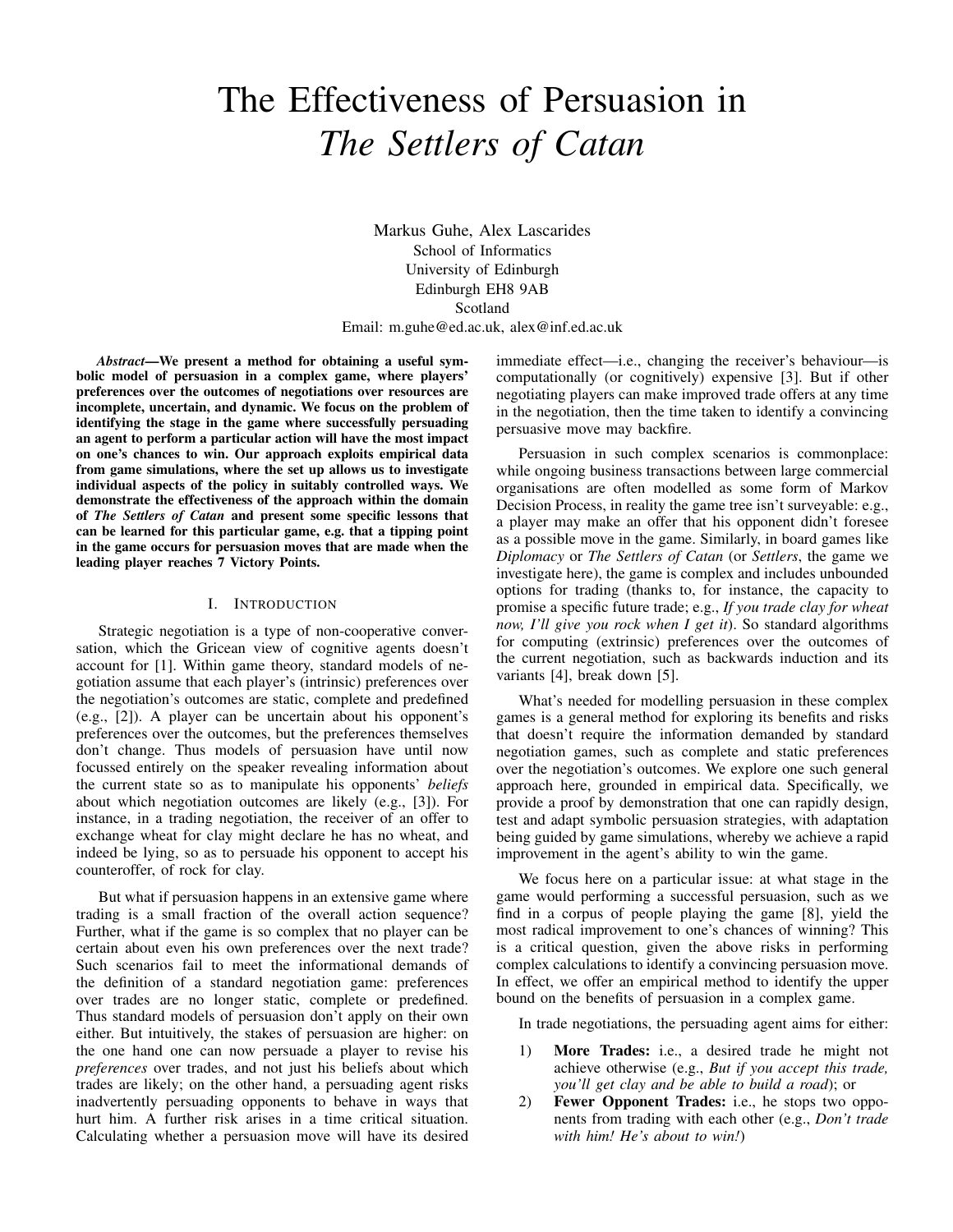Our objective is to identify empirically the stage in the game when a successful persuasion of both these types results in the biggest increase to one's chances of winning the overall game. We use game simulations in which 4 agents play *Settlers*, with one player's persuasion strategy being different from the other three. We vary the *context* in which the persuading agent decides to make a persuading move, and vary also whether his persuasion move aims for the outcome MT (More Trades for himself) or FOT (Fewer Opponent Trades). Of course, these outcomes are desirable only if the agent's policies on trading ensure that winning correlates with how many trades he executes (and likewise inversely correlates with how many trades his opponents perform). In earlier work, we showed these correlations hold for our agents [6], [7]. Here, we aim to identify which negotiation within a *sequence* of negotiations (and other actions) is the most critical for gaining an overall advantage in the game.

Because we are investigating at what point in a game a successful persuasion move would reap the most reward, we ignore the complex issue of *whether* the persuasion move is going to have the desired immediate outcome: i.e., whether the intention to revise the opponents' behaviours gets realised. So in our experiments, we make the 3 'baseline' agents against which the persuading agent plays maximally gullible: they are always persuaded. In [9] we report on simulations where the baseline agents are more selective about when they are persuaded; likewise, the persuading agent is endowed with a more restricted range of persuasive arguments that he can deploy, and so they're appropriate in only a restricted set of contexts. But in this paper, the only real choice (and risk) the persuading agent deliberates on is the *optimal timing* in the course of the game of a successful persuasion move.

After discussing related work in section II, we describe the rules of *Settlers* in section III and the implemented agents and their strategies in section IV. In the remainder of the paper we then present our experiments, in which we manipulate the timing and type of persuasion move that an agent performs, and we provide quantitative metrics of the effects of these different behaviours in terms of win rates, the number of trades agents achieve, the number of resources they receive via trading, and also the number of opportunities that an agent had to actually choose a persuasion move, given his policies for when to perform it. Given that our experiments radically discriminate among the performances of agents with different persuasion strategies, this work is a proof by demonstration that one can rapidly design effective heuristics of game play, in an empirical and principled fashion, for complex games where standard algorithms for computing optimal action all break down.

# II. RELATED WORK

Game theory as it applies to negotiation is well studied (e.g., [2], [10], [11]), with researchers observing when and how one can suffer from the 'winner's curse' (i.e., overpaying for an item, given the opponents preferences) and when and how situations analogous to the prisoner's dilemma occur (i.e., can one player trust the other to voluntarily cooperate during negotiation). In almost all these studies, the negotiation is a 'one off' game: they assume that each player has a complete and static model of his own preferences over the end states of the negotiation. This restricts the scope of what persuasion can achieve: one cannot persuade an opponent that he has the wrong intrinsic preferences, only that his beliefs about the current state and/or the outcome of actions need revising.

Existing game-theoretic models of persuasion (e.g., [12]) assume that the persuading agent can access information about the current state that his opponents can't, and moreover he has complete information about his own utility of a successful outcome of his persuasion move (i.e., the outcome where the opponent is persuaded to change his behaviour in the way the persuading agent intended). This is largely because this work focusses on predictive models of the *credibility* of the information declared in the persuasion. In contrast, we address a different problem: in a game where the benefit of a successful persuasion is uncertain, how can one weigh the risk of expounding effort to identify a convincing persuasion against its potential benefit? And in particular, at what stage in the game is a successful persuasion most likely to reap the most reward? We propose an empirical method for answering this question. Our study uses *Settlers* as a domain in which players cannot accurately calculate the utility of successfully persuading when they make their persuasive move.

There are several empirical approaches to modelling *Settlers*, but none of them includes trading or negotiating. Specifically, [13] and [14] use Monte Carlo Tree Search and [15] uses reinforcement learning. In addition to using simplified versions of the game problem, both approaches also demonstrate that a decent prior model is critical to the learning process being successful. They all use as a starting point players with already sophisticated strategies, defined via complex *handcoded heuristics*. This paper contributes to the general problem of developing decent priors that make learning improved strategies over complex games a possibility, by supplying an empirical framework where hand-coded heuristics for playing the game can be rapidly designed and improved in light of their effects on game performance. In [6] we used this framework to identify which negotiation strategies in *Settlers* can compensate for deficiencies in belief, e.g., via memory loss, and in [7] we used it to improve the preference function over building options. Here, we use it to identify the point in the game where a successful persuasion move will have the most beneficial impact on trading and winning.

### III. THE SETTLERS OF CATAN

Our example domain for investigating persuasion is the board game *The Settlers of Catan* (or *Settlers*, [16]; see www.catan.com). This game exhibits maximum complexity: it is multi-player, partially observable, non-deterministic and dynamic (thanks to dice rolls); and further, with negotiations being conducted in natural language, the game's options are unbounded (see earlier discussion). This complexity makes *Settlers* an ideal domain for our purposes, with prior work showing that learning policies for playing *Settlers* are feasible *only if* the learning process starts with a very decent prior strategy [13], [14]. The work we report here is a proof by demonstration that one can rapidly design and evaluate such prior models in a principled and empirically grounded way.

*Settlers* is a win–lose board game for 2 to 4 players. Each player acquires resources (ore, wood, wheat, clay, sheep) and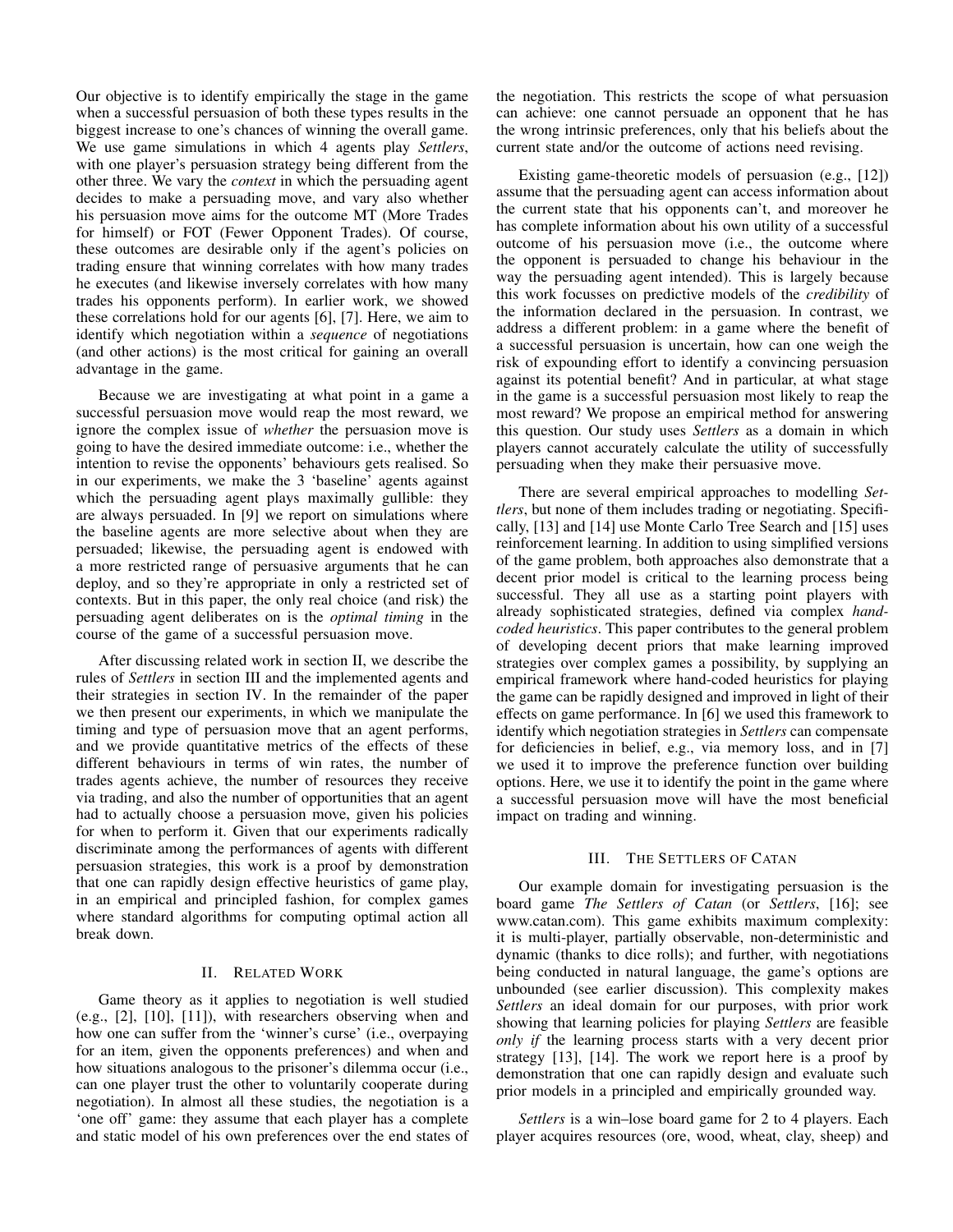

Fig. 1. A game of *The Settlers of Catan* in JSettlers.

uses them in different combinations to build roads, settlements and cities on a board like the one shown in Figure 1. This earns Victory Points (VPs); the first player with 10 VPs wins. Players can acquire resources via the dice roll that starts each turn and through trading with other players—so players converse to negotiate trades. A player's decisions about what resources to trade depends on what he wants to build; e.g., a road requires 1 clay and 1 wood. Trading decisions are also determined by estimates of what will most advance, or undermine, the opponents' strategies [17]. Players are free to agree any trade (any quantity or combination) with the exception of just giving resources away. Trades can also be linked to other game actions (*Make this trade with me, and I won't rob you for 2 rounds*). Players can also lose resources: e.g., a player who rolls a 7 can rob from another player. What's robbed is hidden from view, so players lack complete information about their opponents' resources. Because *Settlers* is a game of imperfect information, agents can, and frequently do, engage in 'futile' negotiations that result in no trade (i.e., they miscalculate the equilibria).

## IV. PLANNING AND NEGOTIATION IN JSETTLERS

We build on an open source implementation called JSettlers (jsettlers2.sourceforge.net, [17]). JSettlers is a client–server system: a server maintains the game state and passes messages between the players' clients, which can run on different computers. Clients can be human players or computer agents, cf. also [6]–[8]. Here, we report on simulations between computer agents only.

The JSettlers agent goes through multiple phases after the dice roll that starts his turn:

- 1) Deal with game events: e.g. placing the robber; acquiring or discarding resources.
- 2) Determine legal and potential places to build.
- 3) Estimate the time required to build pieces on legal places (the ETB).
- 4) Compute the *Best Build Plan* (BBP): a sequence of build actions that achieves 10 VPs in the shortest

estimated time (ignoring how opponents might hinder your plans).

5) Try to execute the BBP, including negotiating and trading with other players.

As we are exploring an aspect of negotiation, all our agents adopt the same policy for doing steps 1–4, while different agents adopt different policies for doing step 5. [6] and [17] describe the policy for steps 1–4 in detail, but for the purposes of this paper the issues of when, how and why an agent decides that trading is its best available action are not important. For our purposes, what matters is that the existing implemented policy on trading is effective, in that on average, trading correlates with winning. In [6] we show this is the case for all our agents.

In this paper, we explore the effects of persuasion by varying step 5. All our agents have three existing possible responses to a trade offer: accept, reject or counteroffer. We equip our persuading agent with three more responses:

- 1) Issue a trade embargo against a player (as might result from *Don't trade with him, he's about to win*); an embargoed player will not be able to make any trades,
- 2) Block for a specified number of turns the offering agent from making both the specific trade that he's just offered and any trade where he receives the receivable resource in that offer (*Don't give him ore, because then he'll build a city and we're all doomed*); thus, this is more targeted than a blanket trade embargo,
- 3) Issue a force-accept move, that compels the receiver to accept and enact the persuading agent's trade offer (this is the outcome of successfully persuading the receiver to accept the offer).

The first two moves are of type FOT and the last is of type MT. In our experiments, the strategies for deciding among this expanded set of actions vary.

The JSettlers heuristics already include an FOT type strategy via a trade embargo against players who are believed to be close to winning: i.e., an agent won't trade with a player who has 8 or more VPs or whose Estimated Time to Win (ETW) is below a set threshold. We disabled this behaviour here in order to avoid any interferences with the issues we are testing. Further, as our experimental results suggest, imposing a trade embargo on the leader when he reaches 8 VPs isn't effective—it is too late in the game in that the leader is so close to winning that the embargo has insufficient influence on the final outcome.

Since we are testing the upper bound on effectiveness of persuasion moves in various contexts in the game, we start with some unrealistic assumptions about how persuasive an agent can be and then reduce the number of persuasion moves the agent can make and limit the length of time the FOT type of moves are in effect. In this way, we identify the contexts where it is most likely they will have an advantageous effect.

### V. EXPERIMENTAL METHOD

A simulation for testing the different persuasion moves consisted of 1 persuading agent playing 3 baseline agents in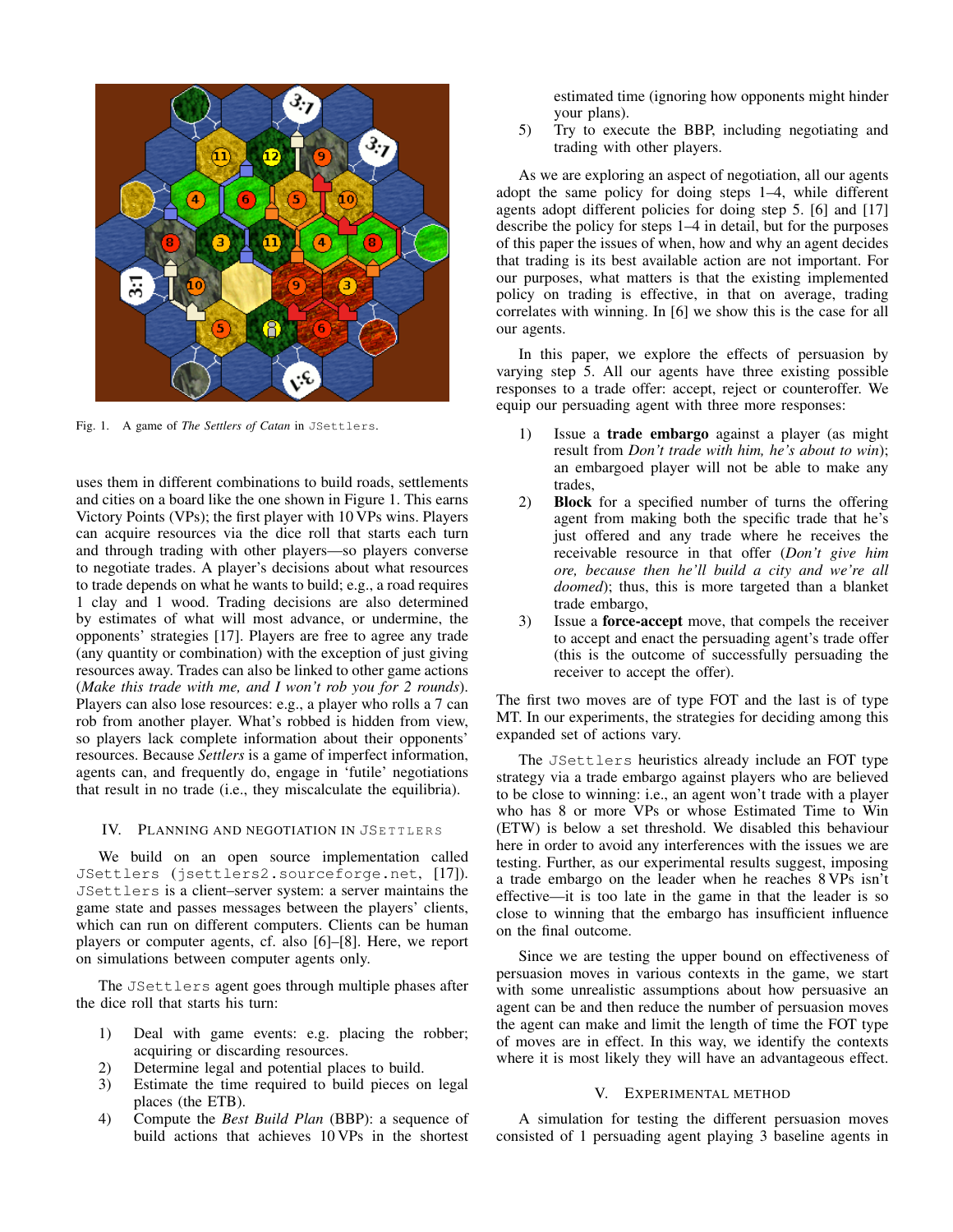10,000 games. So the null hypothesis is that each agent wins 25% of these 10,000 games. To carry out these simulations, we created a simulation environment for JSettlers. The server and the 4 agents all ran on the same machine. Running 10,000 games takes about 1 h on a current desktop computer.

We investigate persuasion by varying 4 parameters:

- 1) The **type** of move (embargo, block, force-accept),<br>2) The **number** of times an agent can execute that mo
- The number of times an agent can execute that move (modelling how persuasive the agent is in the sense that we vary the number of persuasion arguments he can produce),
- 3) The number of VPs the leader has when the persuader starts making persuasion moves (modelling when in the course of a game these moves are most effective),
- 4) The number of turns that an embargo or blocking move has an effect (modelling how persuasive the agent is via the stability of the coalition against the embargoed or blocked agent).

In addition to measuring the win rate, we studied the agents' negotiating and trading behaviour by analysing the total number of trades they made and the number of resources they received by making trades. We will also report the number of persuasion moves they executed. Observe that the number of persuasion moves the agent *actually* makes is a dependent variable on all of the above parameters: this could be fewer than the number he *can* make.

We performed *Z*-tests to test significance of win rates against the null hypothesis and analysed number of trades and resources received via paired *t*-tests for all combinations of opponents. We used a significance threshold of  $p < 0.01$  (when reporting a result as *significant* we will omit the *p*-value). This roughly means that win rates between 0.24 and 0.26 do not differ significantly from the null-hypothesis, which is why we highlight these values in the graphs below.

We report the average numbers for the persuading agent in the 10,000 simulations, and the average numbers across all three baseline agents in 10,000 simulations. Due to the large number of games per simulation even small differences can be significant. At the same time, there were no significant differences between the three instances of the baseline agent, i.e. all differences result from agent modifications.

We use as our baseline agent the one that's called *ranking* in [7], because (i) it substantially improves over the agent that comes with the JSettlers system and (ii) it provides an easier and cleaner implementation of the game-play strategy.

### VI. FEWER OPPONENT TRADES I – TRADE EMBARGOES

We start with the persuading agent persuading two of his opponents to enact a trade embargo against the third opponent, and we vary the parameters given above. As already mentioned, the two opponents always comply with this persuasion move. In the simulations, we restrict ourselves to games where at most one trade embargo can be in effect at any given time. This not only avoids the added complexity of deciding on several embargoes simultaneously, but also having only one potential trading partner can hurt the persuading agent (recall the correlation between trading and winning).



Fig. 2. Effect of how far the game has progressed when an embargo against the leading baseline player is enacted on the win rate of the persuading agent.

We are looking for the point in the game when it is most advantageous for a player to identify a player to embargo and initiate that embargo. Intuitively, blocking the leader when he is already close to winning may be ineffective because he is still likely to win even if he can't trade. On the other hand, blocking a player early on has a higher chance of targeting someone who is not a contender for winning anyway.

#### *A. Issuing a permanent embargo against one player*

The simplest embargo strategy is that the persuading agent issues just one embargo against one opponent and the embargo lasts until the end of the game. The simulations showed that such embargoes are more effective the earlier in the game the persuading agent can issue them, cf. Figure 2.

Issuing an embargo against a player with only 1 VP essentially amounts to randomly choosing an embargoee at the start of the game. So, effectively, the game is not played between 1 persuading and 3 baseline agents but rather between 1 persuading agent, 2 baseline agents and 1 *nontrading* agent. As we have shown previously [6], an agent that is not able to trade is severely handicapped in its ability to win games.

While issuing an embargo when the embargoee only has 1 VP may be most beneficial for the persuading agent, he will be unlikely to identify an argument that convinces his opponents to comply. Such arguments would have to speak to the embargoee's known, and prior, player type, e.g. *Let's not trade with him in this game—he always builds to block us*.

On the other hand, Figure 2 shows that there is no big difference to win rates between issuing the embargo when a leader (or a 'leading follower' in those contexts where the persuading agent is leading) is at 3 VPs vs. 7 VPs, and certainly at 7 VPs one might convince players to impose embargoes purely on the basis that somebody is currently close to winning (i.e., *Don't trade with him, he's going to win*). Note we speak of *a* leader not *the* leader because multiple players can be in the lead with the same number of VPs, in which case the persuading agent chooses which leader to embargo randomly.

Figure 2 also shows that while such persuasion tactics may be more convincing when the leader has 8 or more VPs, they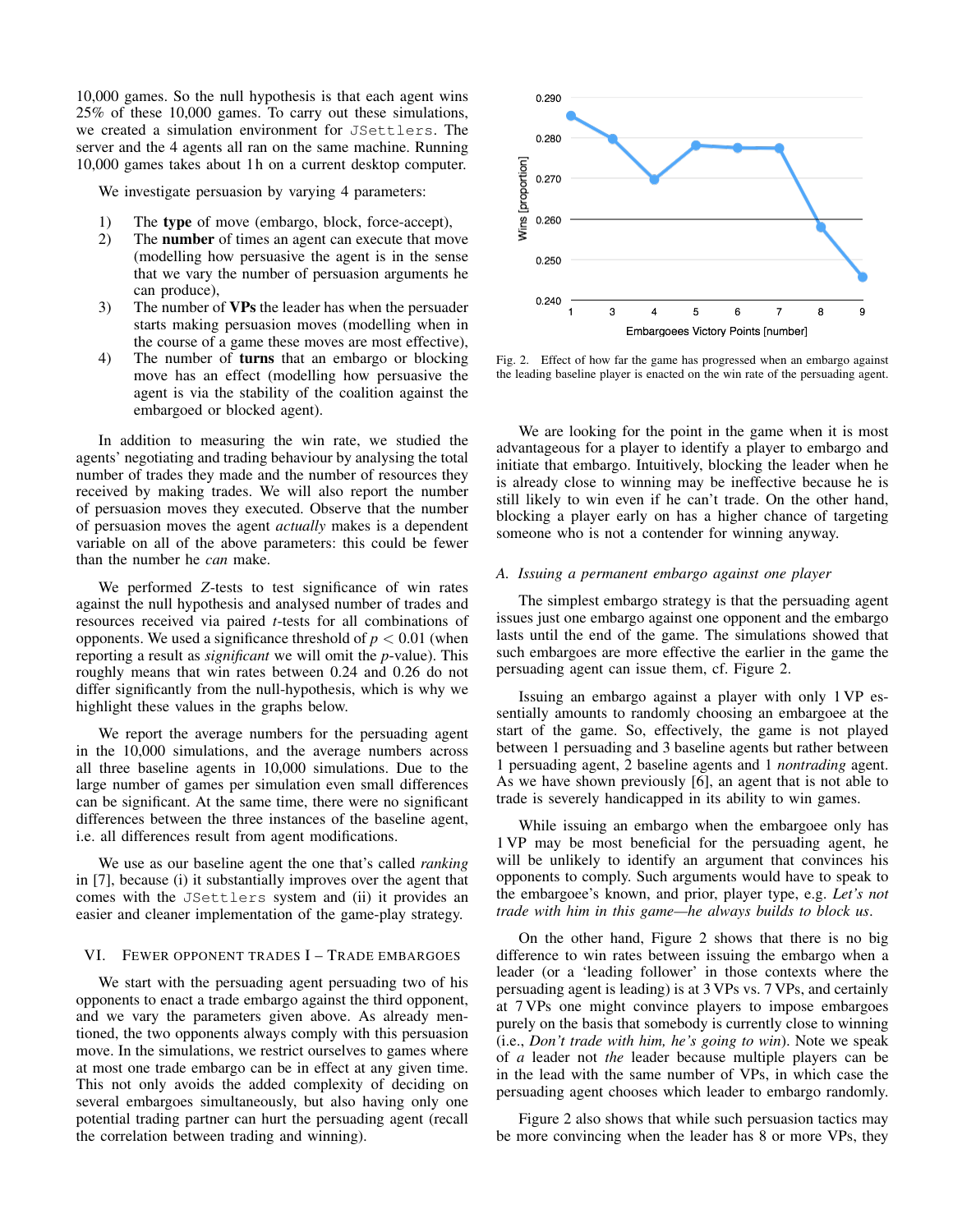

Fig. 3. Effect of the number of embargoes available to the persuading agent. A win rate above 0.26 is a significant benefit.

are now ineffective even if the other players comply: a leader with 8 VPs is likely to win even if he can't trade. So, don't wait too long before attempting this kind of persuasion move! This is notable because the standard behaviour of the JSettlers agent is to stop trading with any player who has 8 or more VPs: our experiments expose this to be suboptimal.

As in the simulations reported in [6], the differences in win rate are correlated with the number of trades the agent executes and the number of resources he acquires. Initiating the embargo at 1 VP means that the baseline agents only make 7.44 trades on average compared to the 11.11 of the persuading agent  $(t > 46.5)$ . This results in them receiving only 10.12 resources via trading compared to the 15.05 of the persuader  $(t > 45.2)$ . At 8 VPs these differences are not significant any more (13.93 vs. 14.13 trades, and receiving 18.72 vs. 19.04 resources).

## *B. Number of embargoes*

One of the unrealistic aspects of the above scenario is the unlimited embargo length. Intuitively, the 'coalition' would be less stable, lasting perhaps only one round (i.e., each player has one turn during the embargo period; see the next section for effects of length). Limiting the length enables the persuading agent to initiate more than one embargo in the course of a game: this has the potential advantage that the persuading agent can *change* who is embargoed when there is a change in leading position, thereby adapting to the new context.

Again, we explore the question of when in the game the persuading agent will gain most from initiating these embargoes. For these simulations, the heuristic on who to embargo is slightly more realistic in that only a leader (so not a leading follower when the persuading agent is leading) is ever embargoed—more realistic in that convincing opponents to embargo leaders is easier than convincing them to embargo non-leaders. As before, the persuading agent starts issuing embargoes when the embargoee is a leader with at least the specified number of VPs; if the persuading agent is the leader no embargo is (currently) issued. Embargoes are always issued at the start of the embargoee's own turn.



Fig. 4. Number of embargoes enacted depending on how many the persuading agent has available and on when it starts doing so.

Figure 3 shows the results for different numbers of embargoes the persuading agent can issue within a game. To keep these figures easier to read, we omit simulations for fewer than 4 VPs when they do not improve the agent's performance. Not surprisingly, the more embargoes the persuading can agent make, the better his chances of winning. None of the agents significantly improve their win rates if they can issue only 1 embargo, and only the 7 VP agent has a significant advantage with 2 embargoes available (his win rate is 0.261).

This is also the agent that is doing best, when compared to the other persuading types while keeping their number of available embargoes constant. The 5 and 6 VP agents reach his level of performance but only when they have many embargoes available. The 8 VP agent fails to significantly improve his chances of winning games (win rates are all below 0.26).

Two main factors account for these results. The first can be seen by the performance of the 5 and 6 VP agents with 4 available embargoes: the embargoes don't hurt a leader with 5 or 6 VPs enough to help the persuading agent to ultimately win more games. And later on, when a leader has more VPs, the persuading agent has 'used up' his available embargoes! So, these agents issue their embargoes too early. In comparison, the 7 VP agent with the same 4 embargoes available (but issued later) has significantly improved win rates.

The second factor is revealed by the number of embargoes the persuading agents *actually* impose as compared with how many they are allowed to impose, cf. Figure 4: the later in the game the agent starts issuing embargoes, the fewer embargo moves it makes; and the 8 VP agent never enacts more than 1.33 embargoes, even when 8 are allowed. Thus 8 VPs is simply too late in the game: fewer rounds of the game remain than there are available '1-round' embargoes.

Note that the *time* when the embargoes are initiated has a stronger effect on the win rate than the *number* of (actual) embargoes: throughout, the 4 VP agent issues more embargoes than the 7 VP agent, but the 7 VP agent has higher win rates!

With respect to the number of trades and resources received, with 1 embargo available none of the agents significantly improves his performance. With 8 embargoes available, the 4 VP agent increases his number of trades to 13.46 on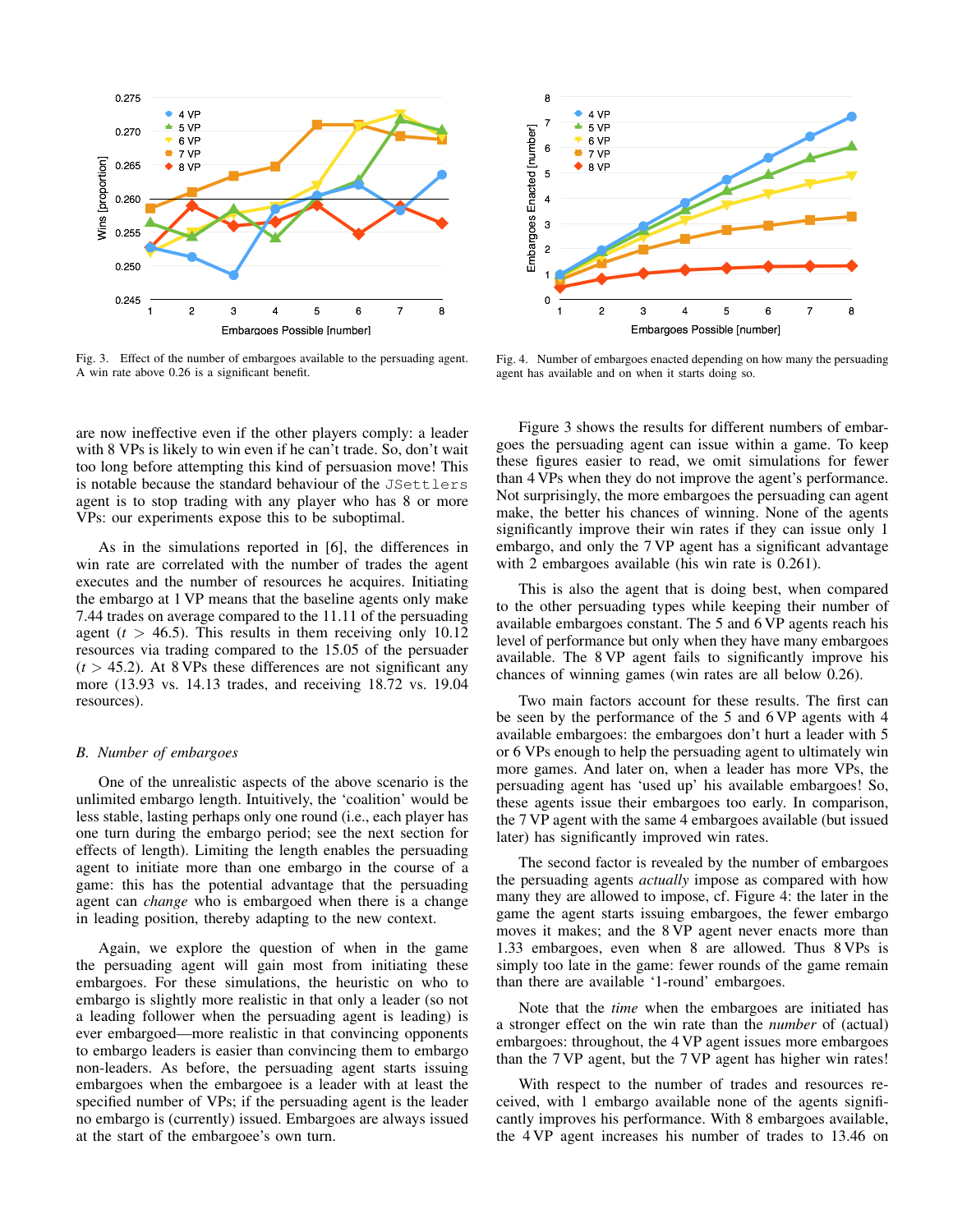

Fig. 5. Effects of embargo length if number of embargoes is unlimited.

average compared to 12.44 of the baseline agent  $(t > 14.3)$ and his number of received resources to 18.19 compared to 16.78 (*t* > 14.0). Interestingly, the 7 VP agent has *smaller* absolute improvements of the number of trades (13.79 vs. 13.27;  $t > 7.1$ ) as well as of the number of resources received  $(18.65 \text{ vs. } 17.84; t > 8.0)$  but still, his win rate is higher! This is further proof that it is the timing of the moves that is crucial.

#### *C. Embargo Length*

Up to now, the embargoes lasted either until the end of the game or for 4 turns (i.e., 1 round). Figure 5 confirms our earlier assumption that embargoes are most effective if they last multiples of rounds. If a leader is allowed to trade for 3 turns before the persuading agent considers blocking him again, the persuader benefits considerably less. In these simulations the persuading agent again has an unlimited number of embargo moves at his disposal, but the number of embargoes does not affect the main effect of length, which we confirmed by running two further batches of simulations in which we limited the number of embargoes to 2 and 5.

A 4 VP agent whose embargoes last 1 turn does not achieve significantly more trades or acquire significantly more resources than his baseline opponents. If the 4 VP agent's embargo length is 8 turns, on the other hand, then the differences are significant: he makes 13.46 trades (vs. 12.44 of the baseline agents;  $t > 25.4$ ) and receives 18.19 resources (vs. 16.78;  $t > 25.7$ ). The differences remain significant even if the agent doesn't start instigating his 8-turn embargo until the leader has 8 VPs, but only just, with 14.11 vs. 13.91 trades  $(t > 2.6)$  and 19.03 vs. 18.70 resources received  $(t > 2.8)$ . So, the embargo length directly affects the agents' chances of winning.

## VII. FEWER OPPONENT TRADES II – BLOCKING TRADES

Rather than completely embargoing an agent, e.g. by the mentioned *He's about to win!*, an agent can also try to stop a particular kind of trade between two opponents, with an argument like: *If you make that trade with him, he'll build a road and block you.* 'Natural' heuristics for identifying trades that a persuading agent might choose to block are:

TABLE I. UPPER BOUNDS FOR DIFFERENT TYPES OF BLOCKING MOVES.

|         |       |            | blocks   |          |        | resourc. |
|---------|-------|------------|----------|----------|--------|----------|
| agent   | wins  | tr. offers | proposed | followed | trades | by trade |
| basel.  | 0.244 | 23.59      |          | 4.57     | 13.00  | 17.52    |
| heur. 1 | 0.269 | 27.77      | 13.72    |          | 14.43  | 19.45    |
| basel.  | 0.242 | 26.74      |          | 4.97     | 11.92  | 16.15    |
| heur. 2 | 0.275 | 27.66      | 14.94    |          | 14.62  | 19.77    |
| basel.  | 0.234 | 22.88      |          | 10.14    | 10.55  | 14.28    |
| heur. 3 | 0.299 | 28.60      | 30.44    | -        | 15.08  | 20.39    |

- 1) Trades where the offer is made by an opponent to the persuading agent, but he personally doesn't want the trade and so decides to block the opponent from getting his desired trade via any other player, too.
- 2) Trades where the offer is *not* made to the persuading agent.
- 3) Both 1 and 2, i.e. the persuading agent blocks all trades between players except those made to him (and perhaps others too) that he wishes to accept. However, if another agent also accepts the offer he may not get the trade.

Blocking moves are made against all players, not just a leader.

The types of situations we are modelling with these blocking moves are ones where the persuading agent wants to prevent an opponent from making a trade that enables a certain action, such as building a particular piece. For this reason, the persuading agent is not just blocking one individual trade otherwise, the offering agent can gain a similar trade immediately via a slightly modified offer. Rather, the persuading agent blocks any trade in which the agent gets the receivable resources in his trade offer for a specified number of turns (one of our independent variables). For instance, if the trade offer was to receive wood in exchange for clay, then the persuasion move blocks any trade where the offering agent receives wood.

Table I shows the results for when the persuading agent is not restricted by a maximum number of blocking moves or a minimum number of VPs of a leader. All differences between baseline and persuading agents are significant. Roughly speaking, for heuristics 1 and 2 the persuading agent blocks about 20% of the baseline agents' trade offers (each of the 3 baseline agents makes on average the listed number of trade offers), whereas almost half the trade offers get blocked if the persuading agent adopts heuristic 3. For all heuristics this leads to significant differences in the number of trades and the number of resources the agents manage to obtain via trading.

The persuading agent profits more from heuristic 2 than heuristic 1 but even more if he performs both kinds of moves (heuristic 3). Considering this heuristic mixes two distinct cases (one is a response to a received offer, the other interferes in a negotiation among other players), this is not surprising. As we are establishing upper bounds for the usefulness of these moves, we will only be looking at heuristic 3 in the following.

Figure 6 shows the effectiveness of blocking trades when the persuading agent has an unlimited number of moves at his disposal where the resources are blocked until the end of the game, as well as the more realistic case when he can make 8 blocking moves where the offerer is blocked from asking for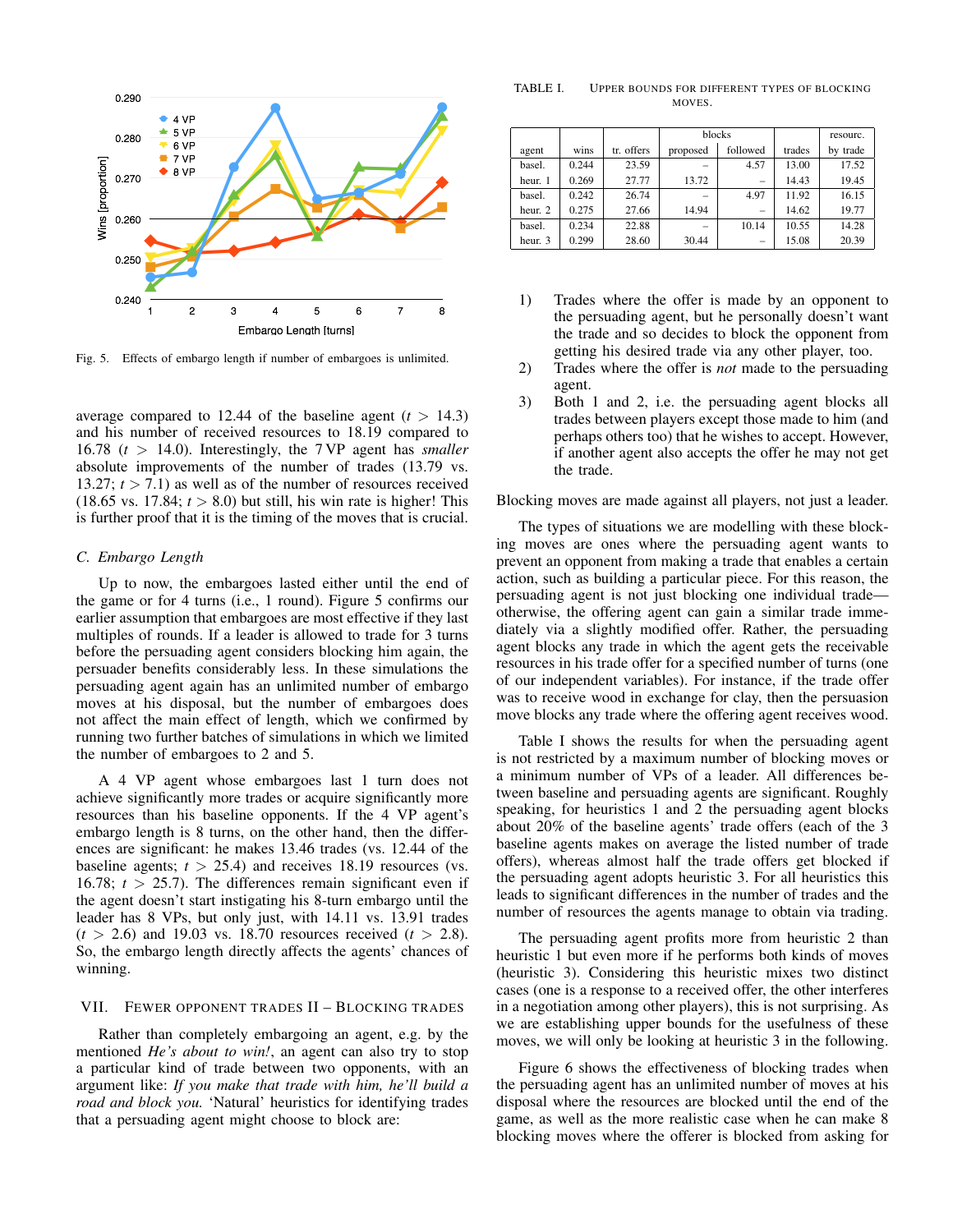

Fig. 6. Effects of blocking moves (using heuristic 3).

the same resources for the duration of 1 turn. We found this length to be most effective and did not find systematic effects when the persuading agent could only make 4 blocking moves or when the resources were blocked for 4 turns.

The results for the more realistic agent having 8 moves lasting 1 turn again show that the best moment to make these moves depends on how far the game has progressed as well as the number of moves available. Considering that an unlimited agent makes ca. 30 blocking moves, being restricted to 8 moves is a severe limitation, for which 6 VPs actually seems to be *not* a good time to start making these moves.

The number of trades and resources received when the agent has an unlimited number of blocking moves available and starts to make these moves from the start of the game are given in Table I. If he starts to make blocking moves at 8 VPs, the advantage shrinks to 14.20 vs. 13.81 trades for the baseline agents (*t* > 5.1) and 19.16 vs. 18.60 resources (*t* > 5.0). If the agent is limited to 8 moves and a block length of 1 turn, at 1 VP he makes 14.39 trades vs. 13.19 (*t* > 16) and receives 19.41 vs. 17.78 resources by trade  $(t > 15.5)$ , which for starting at 8 VPs shrinks to 14.21 vs. 13.84 trades (*t* > 5.3) yielding him 19.15 vs. 18.62 resources (*t* > 5.3).

#### VIII. MORE TRADES: FORCE-ACCEPT MOVES

Rather than preventing other players from getting resources, a player also benefits from getting more of the trades he wants. We modelled this with *force-accept* moves that compel an opponent to make the trade provided it is possible (i.e., he has the necessary resources to execute the trade).

Figure 7 shows how the win rate of the persuading agent changes depending on the number of force-accept moves he has available and the point in time when he makes them. Clearly, the more force-accept moves, the better! Like embargoes, these moves are most effective when a leader has around 7 VPs. But in contrast to embargoes, they do not depend so much on the stage of the game: they provide significant advantages for the 8 VP agent and, overall, the other agents significantly improve their win rates with fewer moves. Furthermore, the improvements in win rate are slightly larger than for trade embargoes as well as for blocking moves.



Fig. 7. Effects of force-accept moves.



Fig. 8. Number of force-accept moves actually made, depending on how many moves he can make.

Just like embargoes and blocking moves, the later in the game the persuading agent starts making force-accept moves, the fewer such moves he makes; see Figure 8. Also like the other move types, force-accept moves are most efficient (in terms of boosting one's chances to win) for the 7 VP agent.

Looking at the persuading agents' biggest improvements, i.e. when they have 8 moves available, the 4 VP agent makes 18.04 trades (vs. 15.76 for the baseline agent; *t* > 27.8) and receives 22.80 resources by trade (vs. 21.48;  $t > 11.6$ ). Again, the 7 VP agent achieves a bigger improvement in win rate with a slightly smaller increase in trades  $(17.54 \text{ vs. } 15.45; t > 23.9)$ and more resources received  $(22.43 \text{ vs. } 21.00; t > 10.7)$ . Thus once again, the timing is crucial.

If the agent makes a force-accept move without considering whether the trade is actually *possible* (e.g., does the trade partner have the required resources?), the trade may not happen, and he wastes one of the moves at his disposal. In [6] we showed that agents with an accurate belief model of what resources their opponents have are more successful. We, therefore made these moves more targeted: the agent only makes a (valuable) force-accept move if he believes that the other agent has the resources to make the trade.